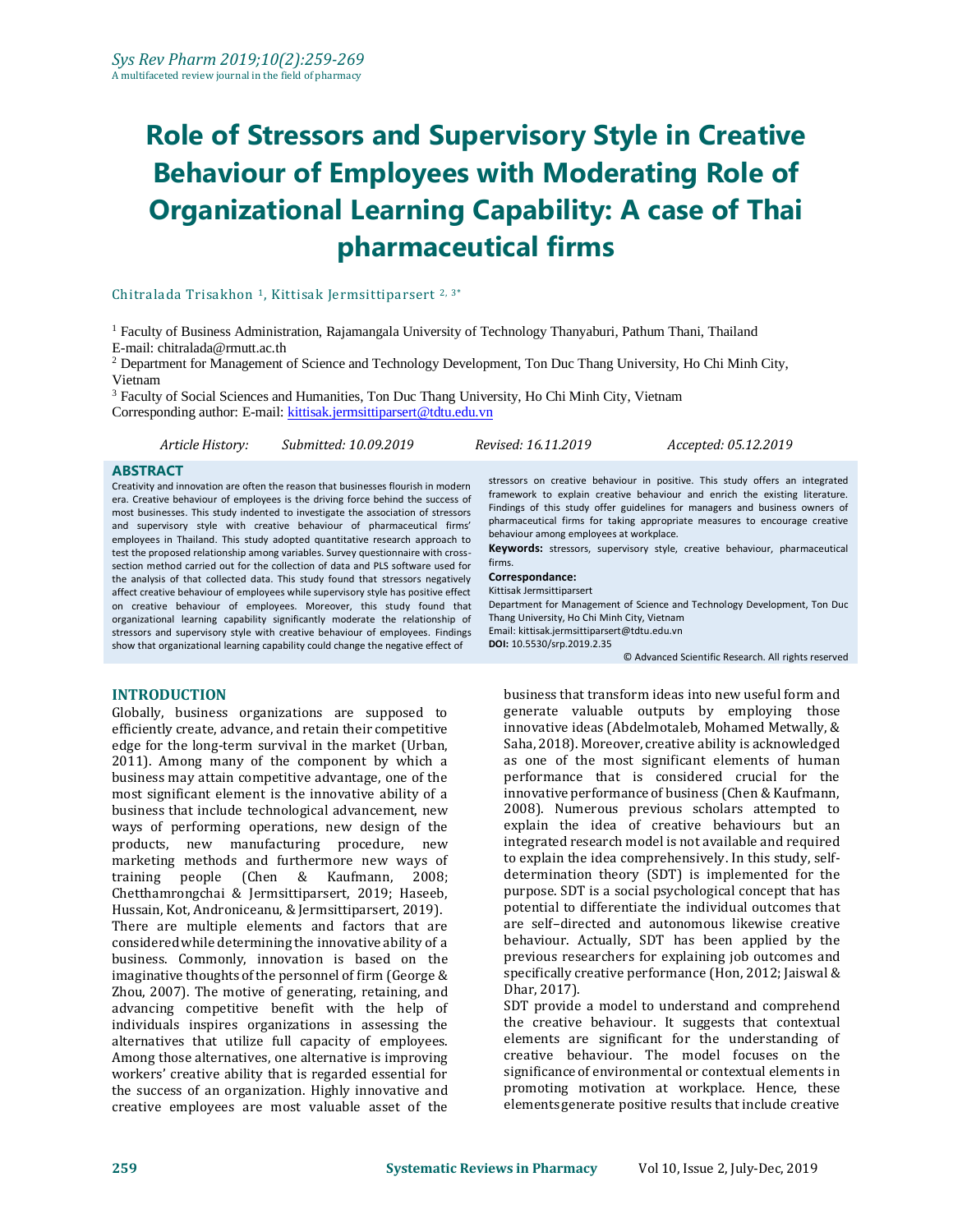behaviour. Thus, organizational support theory (OST) is applied to recognize those factors. Generally, OST theory states that there should be supportive business cultures that help employees in achievement of a person's job outcomes. Moreover, it also states that three should be a proper support system in an organization that removes hurdles in the way of performance. The application of OST is appropriate because it commonly proclaims that when employees expect that the organization supports them, they will respond by representative greater job performance (Eisenberger et al., 1986) such as presenting creative behaviour at workplace.

Organizational support can take a variety of forms and types. But the relevant literature on creativity suggests that supervisory style and stressors are the two most salient factors that have the potential to influence work motivation and subsequently creative behaviour. Therefore, the two variables will be examined to further validate their effect on creative behaviour. In addition to these organizational learning capability is purported to influence creative behaviour albeit in a controversial manner. Past studies have shown inconsistent findings of the effect of supervisory style on creative behaviour; whilst some found a positive effect; others revealed a contradictory result (Chong & Ma, 2010; De Jong & Den Hartog, 2007; El-Kot & Leat, 2008). Indeed because of the incongruent findings, previous works on creative behaviour suggest that the effect of supervisory style on creative behaviour still needs further exploration. Hence, the variable stressors will be included in this study for further examination. Stressors have also been proposed by OST to influence creative behaviour. Stressors have been identified as one of the significant factors of creativity. Among the stressors that have been examined by researchers are competition, time pressure, role conflict, role overload, and evaluation of employee's performance (Kristin Byron, Khazanchi, & Nazarian, 2010). However, there are inconsistencies in the conclusions of preceding researches on the association of stressors, motivation, and creative behaviour. Therefore, this study attempts to further examine the role of stressors in determining creative behaviour at work. SDT also postulates that contextual factors are able to enhance creative behaviour by motivating employees. However, the mere existence of contextual factors may not necessarily make employees feel motivated; whether or not they will be motivated depends on the situation they are in. This is another limitation of the SDT intended to be addressed in the study. By considering the situation, the theoretical understanding on the extent of influence of the contextual factors on motivation as a precursor to creative behaviour can be enhanced. Whether or not contextual factors will further motivate employees to be creative depends on how involved they are in their job. Finally as suggested by Muhtadi et al. (2013) and Navaresse (2008), research still needs to be conducted to further develop the concept of creative behaviour in different organizational settings, across different cultures, and within different samples and population to further increase its generalizability and external validity

(construct validation). The study of creativity in Thailand is still at its infancy stage. To date, studies on creativity in Thailand have been in the domain of pharmaceutical, conducted outside the boundaries of organization (Zhu, Gardner, & Chen, 2018). Limited attempts have been made to explore creativity within the organizational context in Thailand. Very few studies (Na-Nan et al., 2016; Pratoom & Savatsomboon, 2012) explored the issue of creativity within the Thailand organizational context. Still, their studies are geared towards understanding the effect of creative climate on innovation and analyses were conducted at the organizational level. However, researchers such as Mechinda and Patterson (2011) insisted that invention or the conception of innovative ideas is an individual activity. As suggested by Yamazakia and Petchdee (2015), to understand, creative effort, it is still valid to look at the individual since the person is the source of creative ideas and effort. Thus, a theoretical gap still exists and an attempt to explore creative behaviour among pharmaceutical sector in Thailand employees is hence required. Based on the discussion above, this study attempts to fill in the existing gaps by extending the SDT framework and by examining the specific determinants of creative behaviour as identified in the literature through the use of OST and by investigating the contingent role of job involvement in enhancing motivation and hence creative behaviour.

## **LITERATURE REVIEW**

#### **Creative Behaviour**

The overall employees' job performance is associated with many behavioural aspects and job performance is regarded as one of the different aspects of overall job outcomes (Chiaburu et al., 2017; Rapp, Bachrach, & Rapp, 2013). Job performance termed as the effectiveness by which employees perform acts that participate in the business technical ability directly by employing a component of its technical resources or indirectly by providing it with desired materials or services. It is widely recognized that a successful implication of technical part of a ask by having the emphasis on the on technical ability as necessary part of the task (Borman, 1987) and a demand of fulfilling such obligatory or in-role job necessities will be regarded as good performance (Li, Chiaburu, & Kirkman, 2017). Therefore, task performance encompasses behaviours that are job-specific. Ryan and Deci (2000) and Dizgah, Chegini, and Bisokhan (2012) identify creative behaviour as a special type of task performance. For some jobs, such as a researcher, creative behaviour is explicitly separate from other behaviours and it represents proficiency in performing work tasks of a researcher. Researchers have to constantly engage in activities that required these researchers to bring unassociated or commonly distant concepts into contiguity for the reason that formerly unrecognized association among them become clear (To, Fisher, & Ashkanasy, 2015). Many of the scholars including Jang (2018) and Shin et al. (2016) have the opinion that innovation itself has not enough justification to be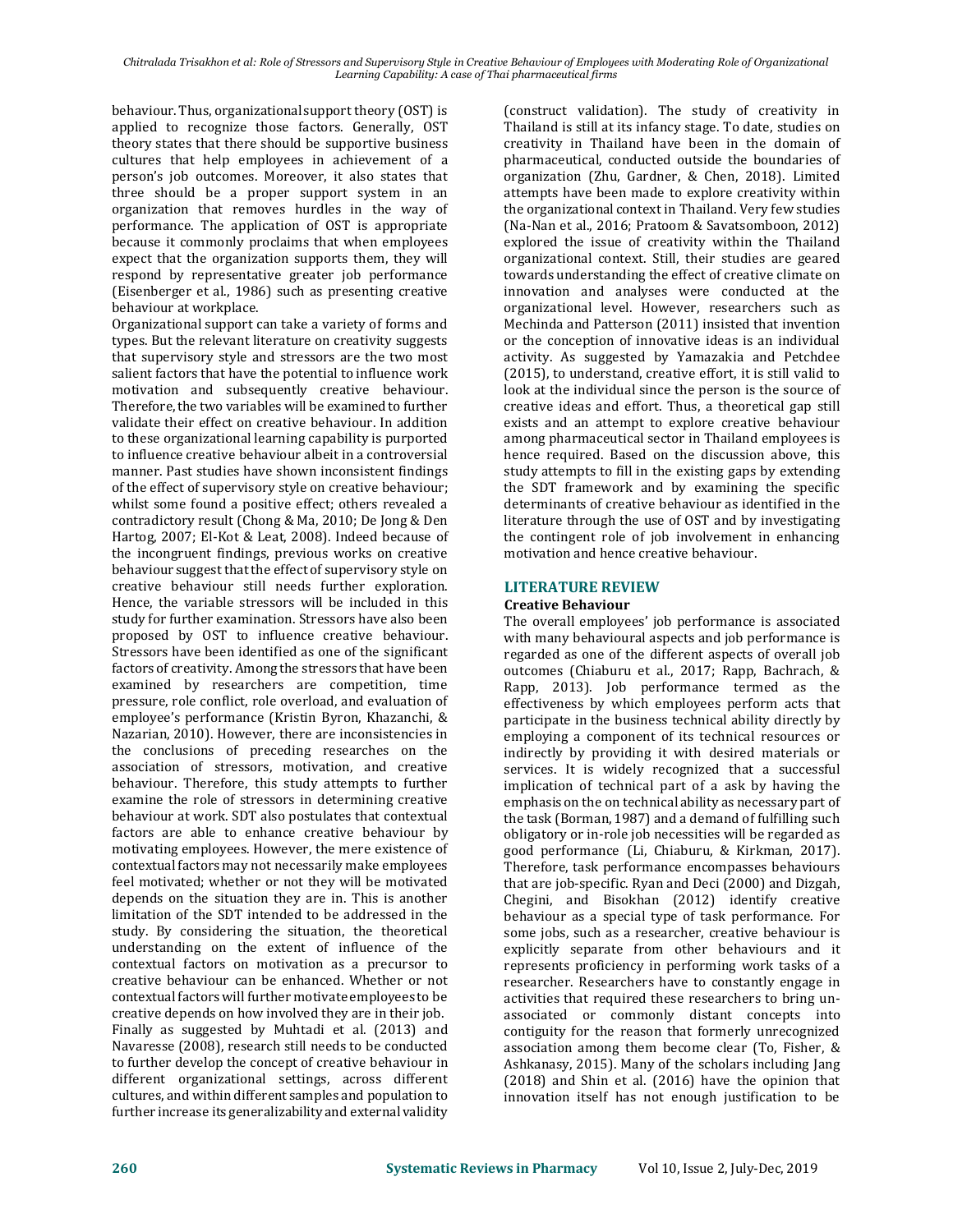*Chitralada Trisakhon et al: Role of Stressors and Supervisory Style in Creative Behaviour of Employees with Moderating Role of Organizational Learning Capability: A case of Thai pharmaceutical firms*

treated as creativity. The human mind in its composition is wonderfully complicated. In a moment, number of thoughts and ideas are processed in human mind and it integrates these ideas. These progressions can be named as "generative rules". Hence, creativity takes place when there is a principal innovation in the generative rules.

Moreover, De Jong and Den Hartog (2007) have the opinion that when individuals grow up, developed as creatures of habit. Individual thinking, observation, sentiments and acts in response to a situation witness some expected and repetitive practices that are known as matrices. When, more than one repeated unrelated matrices are integrated, a pressure grown up. The process of this pressure is recognised as "bisociation". The handling of this situation of tension and pressure results in the generation of new ideas as creative act (Zwick et al., 2017). The expression of creativity through creative act and behaviour is a complex and intriguing process that involves the creation of fundamental newness and the emergence of new meaning. In performing one's job as a researcher, it is a requirement to be incessantly involved in these processes. To be creative is an in-role job requirements and core to a researcher's job. Therefore, creative behaviour is a unique form of task performance. Creative behaviour can be explained through the effect of the person and the environment. Creative behaviour will also be looked at from the effectiveness of such behaviour in attaining personal and organizational goals. In this study, creative behaviour was examined as the dependent variable.

Consistent with the self-determination theory, the interaction perspective on creative behaviour is an avenue that can be used to explain creative behaviourat work. This approach championed by Woodman, Sawyer, and Griffin (1993) has shifted the conventional psychological perspective of creativity. It is irrefutable that individual components which are talent and motivation are important aspects that are required by creativity, but the settings where a person performs his or her creative work that evokes and nurture creativity is also of equal significance in ensuring a successful execution of any creative effort (Ford & Gioia, 1995). Thus, creativity is not the sole domain of a person; rather there are more into creativity that require more examination and explanation. It has been argued that among many factors, the structure of the organization, resources available for organizational activities, encouragement from organization, effective supervision and support from peers are among the factors that should be examined when exploring creativity. The interactionist approach is adopted by the majority of current researchers on creativity particularly in the area of social psychology.

#### **Stressors**

Creative behaviour is stressors or the sources of stress. Work stressors referred to as factors in the environment particularly at the workplace that are potentially damaging to a person's wellbeing (Beehr et al., 2000). Stressors have received attention from both

the practitioner and academic due to the linkage of these factors with the organizational end result and individual outcomes particularly performance (Eatough, Way, & Chang, 2012). There is a fast growing body of research that has been undertaken in estimating the effect of stressors and strains on employees at the workplace. Because of this, (Michel et al., 2010) has suggested that stressors as important socio-cultural phenomenon that have become part of an organizational context. Commonly, stressors are grouped as chronic and acute stressors. Chronic type of stressor is considered constant for an employee as long as he/she is in the occupation (Bruk-Lee & Spector, 2006). An example of chronic stressor is role ambiguity. Acute stressors, on the other hand, reflect something that is short term in nature and episodic (Dormann & Zapf, 2002).

Stress is a relationship between the individual and the situation. The psychological perspective of human being could be utilized to help explain the relationship between stressors and creative behaviour. It is considered inherent human ability to constantly monitor and consistently engage in cognitive evaluation of the situation in order to understand his or her reactions both emotionally and psychologically towards the situation(Matthews, Bulger, & Barnes-Farrell, 2010). It is argued that if the demand created by the environment or situation deemed as threatening or exceeding the person's resources, stress will be produced (Perrewé et al., 2004). Stress therefore, is a form of reaction that will be triggered if the individual being exposed to threats or stressors.

From a stimulus perspective, work stressors are potentially harmful to the person's psychological wellbeing (Meurs, Gallagher, & Perrewé, 2010). Thus, could have negative effect on human motivation and performance. However, LePine, Podsakoff, and LePine (2005) argued that stressors might also have positive effect on individuals in a way that these stressors can positively influence motivation and facilitate work performance. The variable stressors have received considerable attention in the study of performance. Example of stressors that have been examined by researchers (Kristin Byron et al., 2010) are conflicting demand, role overload, competition, time constraint, ambiguity in performing one's tasks and workplace hazards. However, theoretically, knowledge regarding the effect of stressors on performance and in this context, creative behaviour will is still deficient.

Accordingly, the relationship between stressors and creativity, previous studies have found mixed and inconsistent results. Studies such as by Kris Byron and Khazanchi (2012) found positive association between stressors and creativity. Wallace et al. (2009) found that stressors and creativity is negatively related. While, LePine et al. (2005) found curvilinear relationships between stressors and creativity. Thus, the relationships between stressors and creativity still remain unclear and need further exploration. LePine et al. (2005) proposed that further examination of the effect of stressors on work performance including creative behaviour should be carried out in order to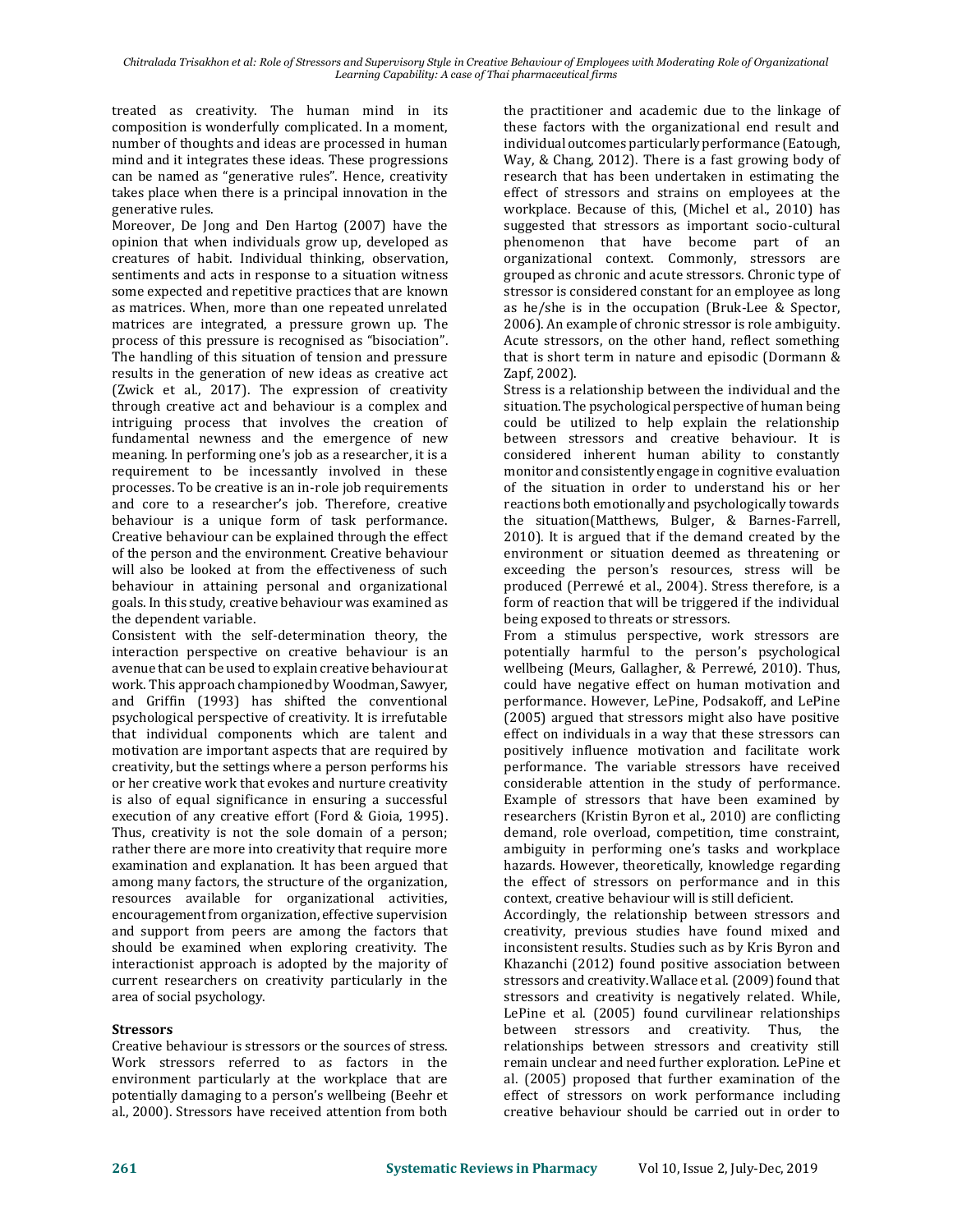clarify the relationships between the two variables. Accounting for the inconsistency is crucial in establishing the relationship between stress and performance at work particularly creative behaviour. Consistent with most studies in creativity, in this study, the stimulus-based definition of stress will be utilized. Researches implementing stimulus method are associated with stressors both physical and psychological. This approach will seek for how environment triggers condition that necessitate an individual adaptive response i.e. in terms of disabling or facilitating motivation and hence affect creative behaviour (Kris Byron & Khazanchi, 2012).

Distraction arousal theory postulated that stressor could decrease or has disabling effect on creative behaviour. The theory suggested that human has limited pool of cognitive resources and when they utilized some of these resources to attend to stressors, this will leave fewer cognitive resources available to attend to more important tasks such as performing the job and engage in creative behaviour. Thus, people will resort to engage in simpler cognitive strategies that undermine creativity (Webster, Beehr, & Christiansen, 2010). This explains the negative effect of stressors known as hindrance stressors to creative behaviour. Another type of stressors is considered as challenge stressors. Challenge stressors, on the other hand, are suggested to enhance work motivation and positively affect creative behaviour. Challenge stressors increase arousal, elicit the use of creative thoughts and motivate engagement in creative strategies in order to perform one's task (Zhang et al., 2014). Hence, challenge stressors are facilitating factors that could increase employee's motivation and engage in creative activities.

#### **Supervisory Styles**

Leadership is an important contextual factor that determines creative behaviour of employees (Halbesleben et al., 2003). Leadership is usually assessed by examining the leaders' characteristics, skills, abilities and their effectiveness in influencing individuals outcomes such as performance specifically, creative behaviour of employees (Halbesleben et al., 2003). Jeong et al. (2017) attempted to address the interaction process between the leader and the followers or known as leader-member exchange (LMX). LMX theory suggests that the quality of the relationship between supervisor and subordinates will determine the amount of decision making; influence and autonomy reassign to and exercise by subordinates. Jaussi and Dionne (2003) considered the effect of leader role modelling on creative behaviour and more importantly, many researchers have examined the influence of various types of leader-employees relationships on employees' attitude that lead to employees' creative performance.

Analysis of previous studies have shown that the characteristics of the supervisors and the excellence of the relationships between leader and member has become the salient contextual factors often considered potent determinants of employees' creative behaviour (Jaiswal & Dhar, 2017; Mahmood, Uddin, & Fan, 2019;

Zaitouni & Ouakouak, 2018). It is proposed that employees will react positively (demonstrate creative behaviour) due to the influence exerted by the leaders on their employees through motivation, facilitation, evaluation, feedback, and reinforcement (Mahmood et al., 2019). In creativity studies, the effects of leaders especially those closely related and responsible for the success of the employees' performance has long been the subject of interests of the researchers. Yang, Liu, and Gu (2017) categorized supervisory styles into supportive and controlling or inhibiting styles. It is postulated that supervisors or leaders who demonstrate supportive style encourage the expression of creative behaviour at work (Tierney, Farmer, & Graen, 1999). Supportive style refers to style of supervision that shows concern for workers' spirits and requirements inspire them to express their concern, provide constructive feedback, and support employee growth (De Jong & Den Hartog, 2007). Supportive supervisor is another variable introduced by researchers (Herrmann & Felfe, 2014; Mittal & Dhar, 2015) to measure the same construct as supportive supervisory style. In the creative behaviour literature, the variable supportive supervisor is found to be positively related to creative behaviour of workers (Moss & Ritossa, 2007).

It is assumed that supervisors' support may have critical implications on the employees' level of work motivation, and this enhanced motivation is later transformed into creative behaviour. The types of support extended by the supervisors include bestowing inspiration and guidance, supporting and motivating employees to perform and reach their full potential and at the same time being empathetic towards them (Kim & Lee, 2011). It is suggested that through the encouragement and concern shown by supervisors, employees will develop their spirits of selfdetermination and individual initiative at workplace (Jyoti & Dev, 2015). These positive feelings will then boost the subordinates' motivation and interests in their work actions and later improve creative behaviour (Reeve, Deci, & Ryan, 2004). The opposite of supportive supervisory style is controlling style. Findings from previous studies consistently found that controlling or limiting style is found to have a negative influence on work motivation and hence, inhibit the creative behaviour of their employees (Tierney et al., 1999). Supervisors who demonstrate controlling supervisory style engage in close monitoring of employees' behaviour, practice authoritative decision making and do not express empathy towards their employees (Politis, 2004). Previous research findings confirmed that under controlling supervision, the level of employees' work motivation would diminish and later negatively affect the creative performance of the employees (Politis, 2005). Given the importance of the established relationships between supervisor and subordinate in the work context, supervisory styles will be selected as the predictor of creative behaviour.

### **Organizational learning capability as moderator**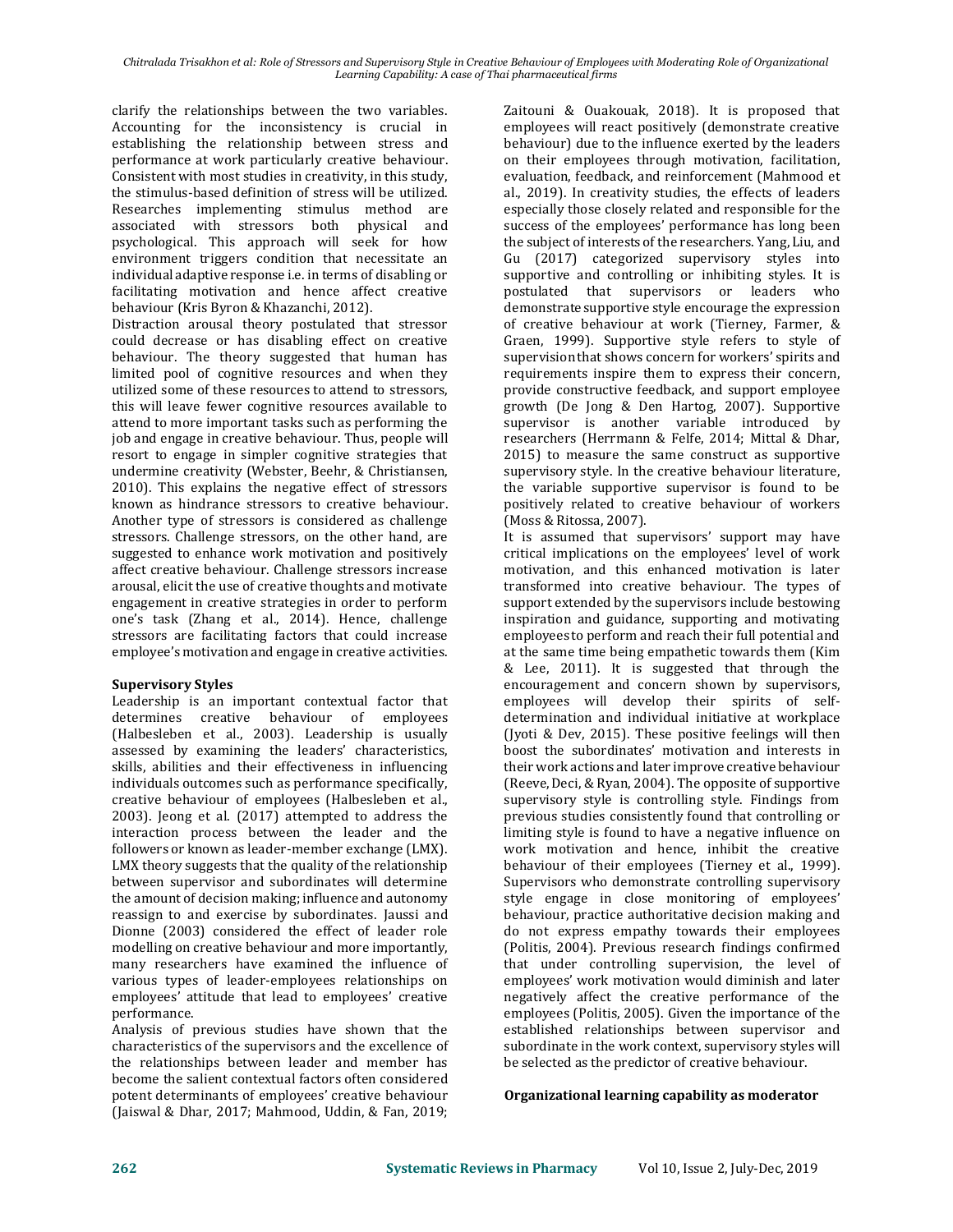Numerous studies in learning organization show those organizations that practice organizational learning capability (OLC) improve not only teamwork but also organizational performance (Sony & Naik, 2012). Organizational learning capability is the course of obtaining the new information and integrating it with existing knowledge in order to generate new uses of the resources. Through OLC, the business able to develop and carry on its competitive edge in response to an unpredictable business environment (Weldy & Gillis, 2010) as information in the outcome of learning. In other words, knowledge is a strategic asset that assists the organization to maintain its competitive ability in the unpredictable business environment (Škerlavaj, Štemberger, & Dimovski, 2007). Rose, Kumar, and Pak (2009) pointed out, OLC encourages employees to learn and act quickly on to solve problems. This means that OLC creates an association among the business and the culture that support proactive behaviour such as collective capacity to reflect on the existing system and make the necessary changes before actual problems occur (Hashim, 2013), leading to enhanced organizational performance and survival (Rose et al., 2009). Scholars contended that OLC is a fundamental element in competitiveness, which links knowledge acquisition with organizational performance improvement (Arthur & Huntley, 2005; Bell, Mengüç, & Widing, 2010; Ho, 2008). From this perspective, OLC can be considered a process that aims to advance the growth of the business through new methods in technology, production or sales. Knowledge development encourages behavioural modification (Hung et al., 2011; Wang & Ellinger, 2011).

#### **RESEARCH FRAMEWORK:**

The objective of this study is to investigate the relationship of stressors and supervisory styles with creative behaviour of employees of pharmaceutical organizations in Thailand with moderating role of organizational learning capability.

#### **Figure 1: Proposed research framework**



**H1:** Stressors has a significant relationship with creative behaviour of pharmaceutical firms' employees.

**H2:** Supervisory Style has a significant relationship with creative behaviour of pharmaceutical firms' employees. **H3:** Organizational learning capability has moderating effect on the relationship of stressors and supervisory style with creative behaviour of pharmaceutical firms' employees.

#### **METHODOLOGY**

This study intends to investigate the relationship of stressors and supervisory styles with creative behaviour among employees in the organizations. To attain the purpose of the present study, a survey will be employed as the main research design. The use of survey is appropriate because in this research, the primary aim is to gather the researchers' opinions on the factors that influence their creative behaviour while performing their work. The main data collection technique employed in the present study is questionnaire. According to Sekaran and Bougie (2003), a questionnaire is an appropriate data collection method to gather information on variables of interest when the scholar is aware of the fact that what is essential and how to evaluate the variables. Questionnaires enables researcher to collect inexpensive, rapid and well-organized method of data extraction on larger scale from a large sample. Moreover, data can be gathered in quick manner because presence of researcher is not obligatory at the time of questionnaire completing. In this study, individual-level analysis is justified because the demonstration of creative behaviour at work by individual employees specifically when they engage in performing R&D activities is observable and can be better explained at the individual level. Hence, data were collected from employee of R&D department of pharmaceutical firm in Thailand. The scale for the measurement of variable was adapted from the previous literature. The scale for creative behaviour adapted from the study of (Shalley, 1991). The scale for stressors adapted from (LePine et al., 2005) and scale for Supervisory Styles was adapted from (Sosik, Kahai, & Avolio, 1999).

#### **ANALYSIS AND DISCUSSION**

Smart-PLS version 3.0 was used in testing the proposed theoretical model of the study. Smart-PLS is referred to as a second generation statistical tools used by researchers because it allows for concurrent analysis of multiple variables. PLS is part of regression techniques that enables the estimation of relationship that exists between measurement model (indicators) and structural model (construct) possible at the same time (W. W. Chin, Marcolin, & Newsted, 2003).

#### **Measurement Model Assessment:**

According to Henseler and Chin (2010), the construct validity or the quality of a latent construct is assessed by evaluating "convergent validity and discriminant validity" of each construct. The construct validity of a construct is about how well the operational definition of a construct truly reveals the actual theoretical sense of that concept. There are two type of validity i.e. "convergent validity and Discriminant validity". Convergent validity could be assessed by examining the factor loadings, composite reliability (CR) and the averagevariance extracted (AVE). Discriminant validity refers to the extent the construct does not correlate with other measures that are different from it (Hair Jr, 2006). According to T. A. Chin et al. (2012) and Hair et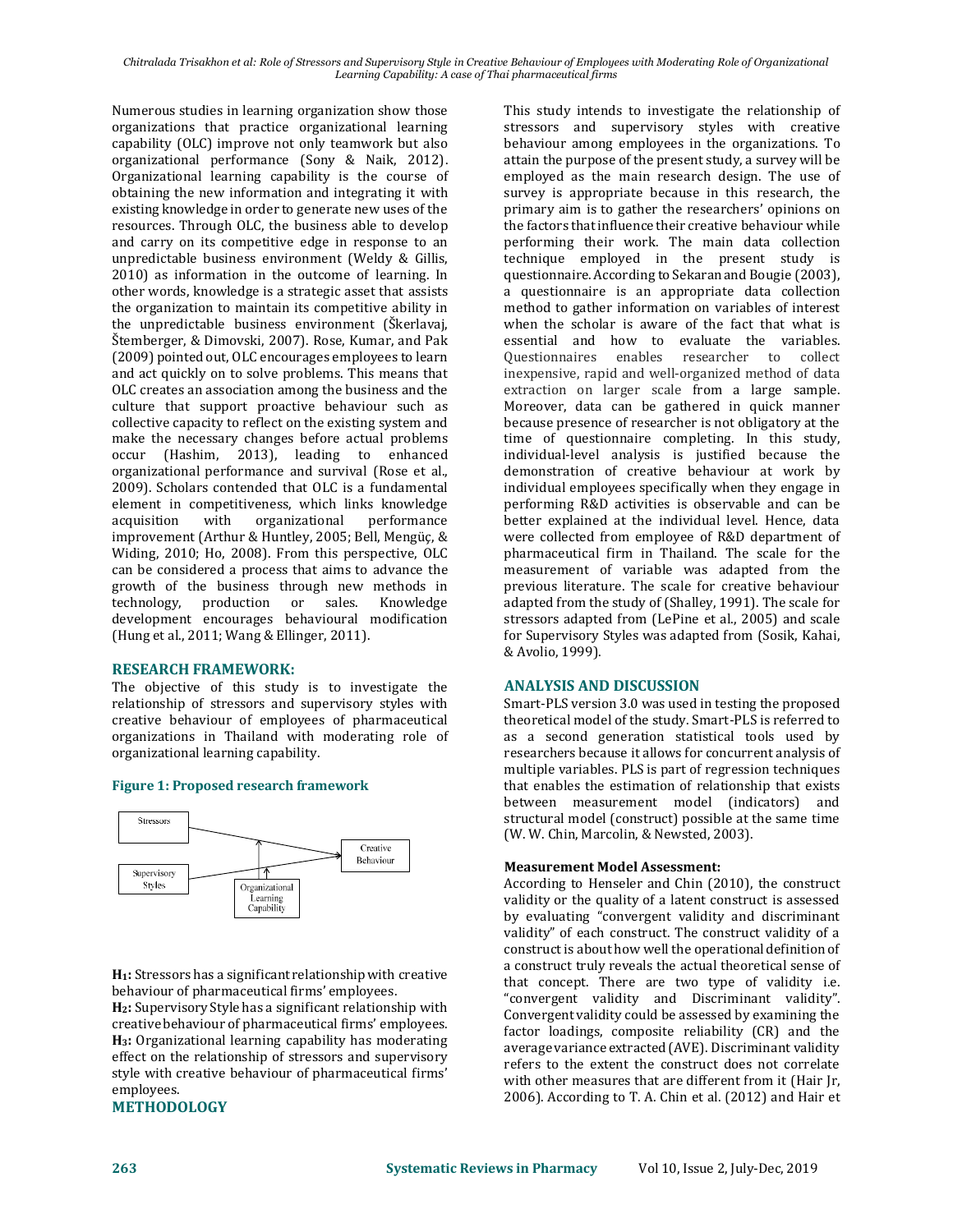al. (2012), Fornell-Larcker criterion methods carried out to examine the variables' discriminant validity.



**Figure 2. Measurement Model Assessment**

|     |            | Table 1: Values of alpha and CR: |       |            |
|-----|------------|----------------------------------|-------|------------|
| Sr# | Constructs | alpha                            | CR    | <b>AVE</b> |
|     | CB.        | 0.882                            | 0.908 | 0.586      |
| 2   | OLC.       | 0.824                            | 0.875 | 0.585      |
| 3   | SS         | 0.792                            | 0.850 | 0.558      |
|     | Strs       | 0.865                            | 0.904 | 0.657      |

Table 2 presents that the "square root of AVE" for the investigation of Validity of constructs.

| <b>Table 2: Discriminant Validity</b> |             |              |       |      |      |  |
|---------------------------------------|-------------|--------------|-------|------|------|--|
| Sr                                    | Construc    | $\mathbf{1}$ |       | 3    |      |  |
| #                                     | ts          |              |       |      |      |  |
| 1                                     | CВ          | 0.766        |       |      |      |  |
| 2<br>$\overline{3}$                   | <b>OLC</b>  | 0.653        | 0.765 | 0.74 |      |  |
|                                       | SS          | 0.528        | 0.436 |      |      |  |
| 4                                     | <b>Strs</b> | 0.611        | 0.707 | 0.36 | 0.81 |  |

#### **Structural Model:**

For hypotheses testing, the path analysis was used to verify all hypotheses of the study. The results of structure model presents in Table 3 and Table 4.



**Figure 3. Structural Model Assessment**

**Table 3. Structural Model Assessment (Direct Results)** 

|                         | (B)   | <b>(STDEV)</b> | т<br><b>Statistics</b> | P<br>Values |
|-------------------------|-------|----------------|------------------------|-------------|
| <b>Strs</b><br>-><br>CВ | 0.298 | 0.080          | 3.742                  | 0.000       |
| $SS \rightarrow CB$     | 0.239 | 0.058          | 4.083                  | 0.000       |

In this study, as theorized by the underpinning theory of self-determination, Stressors and supervisory styles were hypothesized to affect creative behaviour (dependent variable) of pharmaceutical firms' employees in Thailand. In addition, this study attempts to test the introduction of a moderator that is organizational culture capability that could possibly enhance the relationships between stressor and supervisory styles and creative behaviour. The result obtained from the bootstrapping analysis presented in Table 4.3 showed that Stressor has significant relationship with creative behaviour of Thai pharmaceutical firms' employees. Findings show that it has negative relationship with creative behaviour of Thai pharmaceutical firms' employees. The t-value 3.742 exemplified that H1 is accepted and it is significant at 1% significance level. Study also found that supervisory style has positive and influence on creative behaviour of Thai pharmaceutical firms' employees. The t-value 4.083 shows that H2 is also accepted and significant on 1% level of significance. The finding in this current study is consistent with findings of the studies of Wincent and ÖRtqvist (2011) and Çekmecelioğlu and Günsel (2011).

#### **Table 4. Structural Model Assessment (Moderation)**

|                     |    | (ß)       | <b>(STDE</b> | <b>Statistics</b> | Values |
|---------------------|----|-----------|--------------|-------------------|--------|
| $Strs*OLC$ -><br>CВ |    | 0.12      | 0.055        | 2.236             | 0.009  |
| SS*OLC<br>CВ        | -> | 0.11<br>q | 0.048        | 2.450             | 0.015  |

This study also found the moderating role of organizational learning capability on the relationship of Stressors and supervisory styles with creative behaviour of pharmaceutical firms' employees in Thailand. Results show that organizational learning capability significantly affects the association of stressors with creative behaviour and change the negative relationship of stressors with creative behaviour into positive. Organizational learning capability also moderates the association of supervisory styles with creative behaviour. These results illustrated that  $H_3$  is accepted.

#### **CONCLUSION**

Creative behaviour of employees is the driving force behind the success of most businesses. Creativity and innovation are often the reason that businesses flourish in today's world. Given the many benefits of creativity at the workplace, organizations ought to be thinking of ways to nurture creativity at the workplace and at the same time foster and harness creativity among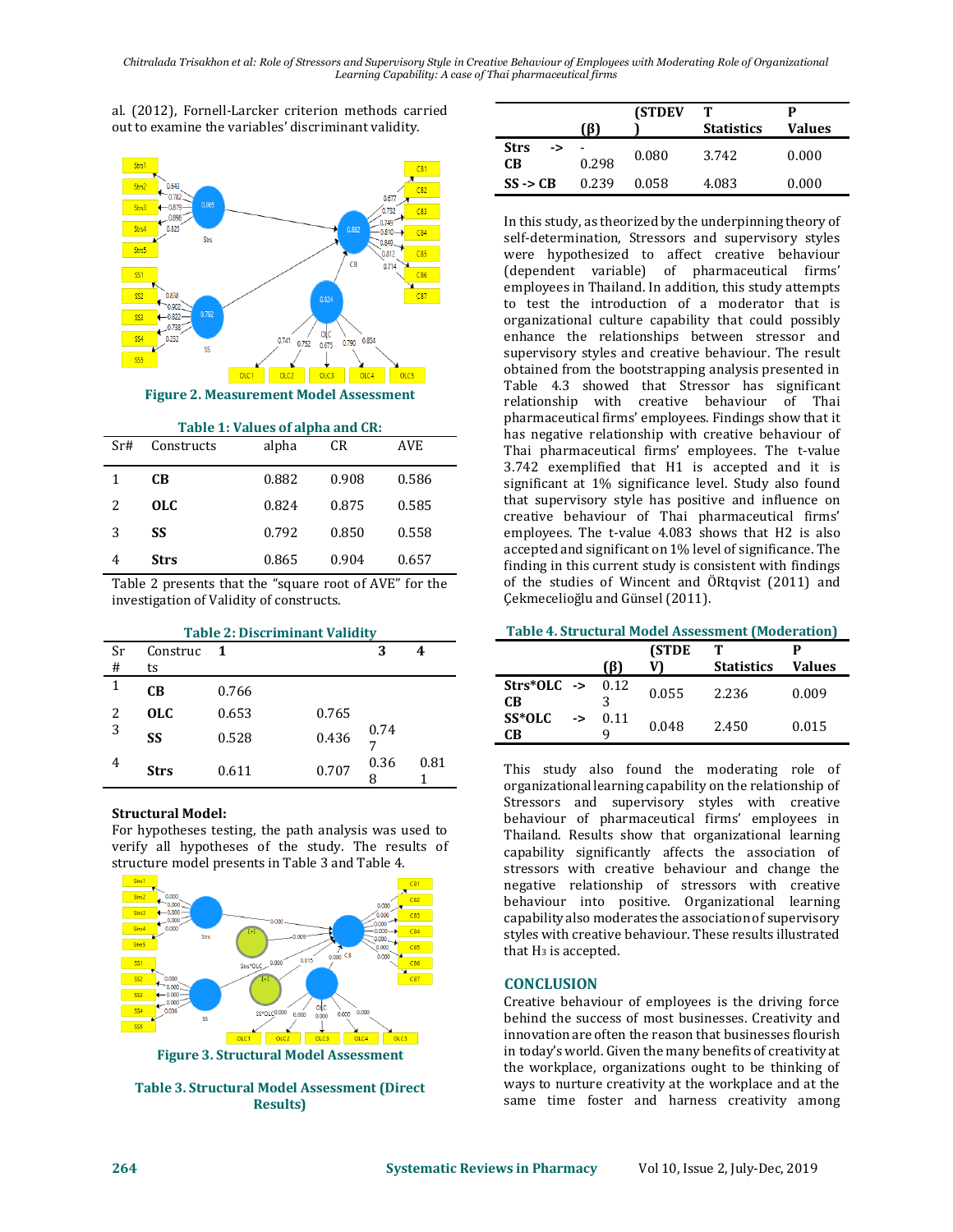*Chitralada Trisakhon et al: Role of Stressors and Supervisory Style in Creative Behaviour of Employees with Moderating Role of Organizational Learning Capability: A case of Thai pharmaceutical firms*

employees. Organizations should constantly struggle to create a workplace that is unconventional with active and engaged employees and encourage the collaboration of creative minds and supportive work environment since this has the ability to push creative ideas into reality. This study investigates the relationship of stressors and supervisory styles with creative behaviour of pharmaceutical firms' employees in Thailand with moderating role of organizational learning capability. Findings of the statistical analysis illustrated that stressors and supervisory styles with creative behaviour of pharmaceutical firms' employees. Moreover, organizational learning also has significant moderating effect on the relationship of stressors and supervisory styles with creative behaviour. This study attempts to offer an integrated framework to explain creative behaviour and enrich the existing literature. The findings of the present study offer guidelines for practitioners, particularly managers and business owners of pharmaceutical firms who are currently involved in R and D activities for taking appropriate measures to encourage and facilitate the demonstration of creative behaviour at work.

#### **REFERENCES**

- 1. Abdelmotaleb M, Mohamed Metwally ABE, Saha SK. Exploring the impact of being perceived as a socially responsible organization on employee creativity. Management Decision [Internet]. Emerald; 2018 Nov 12;56(11):2325–40. Available from: http://dx.doi.org/10.1108/md-06-2017- 0552
- 2. Arthur JB, Huntley CL. Ramping up the Organizational Learning Curve: Assessing the Impact of Deliberate Learning on Organizational Performance Under Gainsharing. Academy of Management Journal [Internet]. Academy of Management; 2005 Dec;48(6):1159–70. Available from:
	- http://dx.doi.org/10.5465/amj.2005.19573115
- 3. Beehr, T. A., Jex, S. M., Stacy, B. A., & Murray, M. A. (2000). Work stressors and coworker support as predictors of individual strain and job performance. *Journal of Organizational Behavior, 21*(4), 391-405.
- 4. Bell SJ, Mengüç B, Widing RE. Salesperson learning, organizational learning, and retail store performance. Journal of the Academy of Marketing Science [Internet]. Springer Science and Business Media LLC; 2009 May 29;38(2):187–201. Available from: http://dx.doi.org/10.1007/s11747-009-0149-x
- 5. Borman WC. Personal constructs, performance schemata, and "folk theories" of subordinate effectiveness: Explorations in an army officer sample. Organizational Behavior and Human Decision Processes [Internet]. Elsevier BV; 1987 Dec;40(3):307–22. Available from: http://dx.doi.org/10.1016/0749-5978(87)90018- 5
- 6. Bruk-Lee V, Spector PE. The social stressorscounterproductive work behaviors link: Are conflicts with supervisors and coworkers the same? Journal of Occupational Health Psychology [Internet]. American Psychological Association (APA); 2006;11(2):145–56. Available from: http://dx.doi.org/10.1037/1076-8998.11.2.145
- 7. Byron K, Khazanchi S. Rewards and creative performance: A meta-analytic test of theoretically derived hypotheses. Psychological Bulletin [Internet]. American Psychological Association (APA); 2012 Jul;138(4):809–30. Available from: http://dx.doi.org/10.1037/a0027652
- 8. Byron K, Khazanchi S, Nazarian D. The relationship between stressors and creativity: A meta-analysis examining competing theoretical models. Journal of Applied Psychology [Internet]. American Psychological Association (APA); 2010;95(1):201–12. Available from: http://dx.doi.org/10.1037/a0017868
- 9. Çekmecelioğlu HG, Günsel A. Promoting Creativity Among Employees Of Mature Industries: The Effects Of Autonomy And Role Stress On Creative Behaviors And Job Performance. Procedia - Social and Behavioral Sciences [Internet]. Elsevier BV; 2011;24:889–95. Available from: http://dx.doi.org/10.1016/j.sbspro.2011.09.020
- 10. Chen M-H, Kaufmann G. Employee Creativity and R&D: A Critical Review. Creativity and Innovation Management [Internet]. Wiley; 2008 Mar;17(1):71-6. Available from: http://dx.doi.org/10.1111/j.1467- 8691.2008.00471.x
- 11. Chetthamrongchai, P. & Jermsittiparsert, K. (2019). Modernizing Supply Chain through Cloud Adoption: Role of Cloud Enabled Supplier Integration in Gaining Competitive Advantage and Sustainability. *International Journal of Supply Chain Management, 8*(5), 708-719.
- 12. Chiaburu DS, Oh I-S, Wang J, Stoverink AC. A bigger piece of the pie: The relative importance of affiliative and change-oriented citizenship and task performance in predicting overall job performance. Human Resource Management<br>Review [Internet]. Elsevier BV: 2017 Review [Internet]. Elsevier BV; 2017 Mar; 27(1): 97-107. Available from: http://dx.doi.org/10.1016/j.hrmr.2016.09.006
- 13. Chin TA, Hamid ABA, Rasli A, Baharun R. Adoption of Supply Chain Management in SMEs. Procedia - Social and Behavioral Sciences [Internet]. Elsevier BV; 2012 Dec;65:614–9. Available from: http://dx.doi.org/10.1016/j.sbspro.2012.11.173
- 14. Chin WW, Marcolin BL, Newsted PR. A Partial Least Squares Latent Variable Modeling Approach for Measuring Interaction Effects: Results from a Monte Carlo Simulation Study and an Electronic-Mail Emotion/Adoption Study. Information Systems Research [Internet]. Institute for Operations Research and the Management Sciences (INFORMS); 2003 Jun;14(2):189–217. Available from:

http://dx.doi.org/10.1287/isre.14.2.189.16018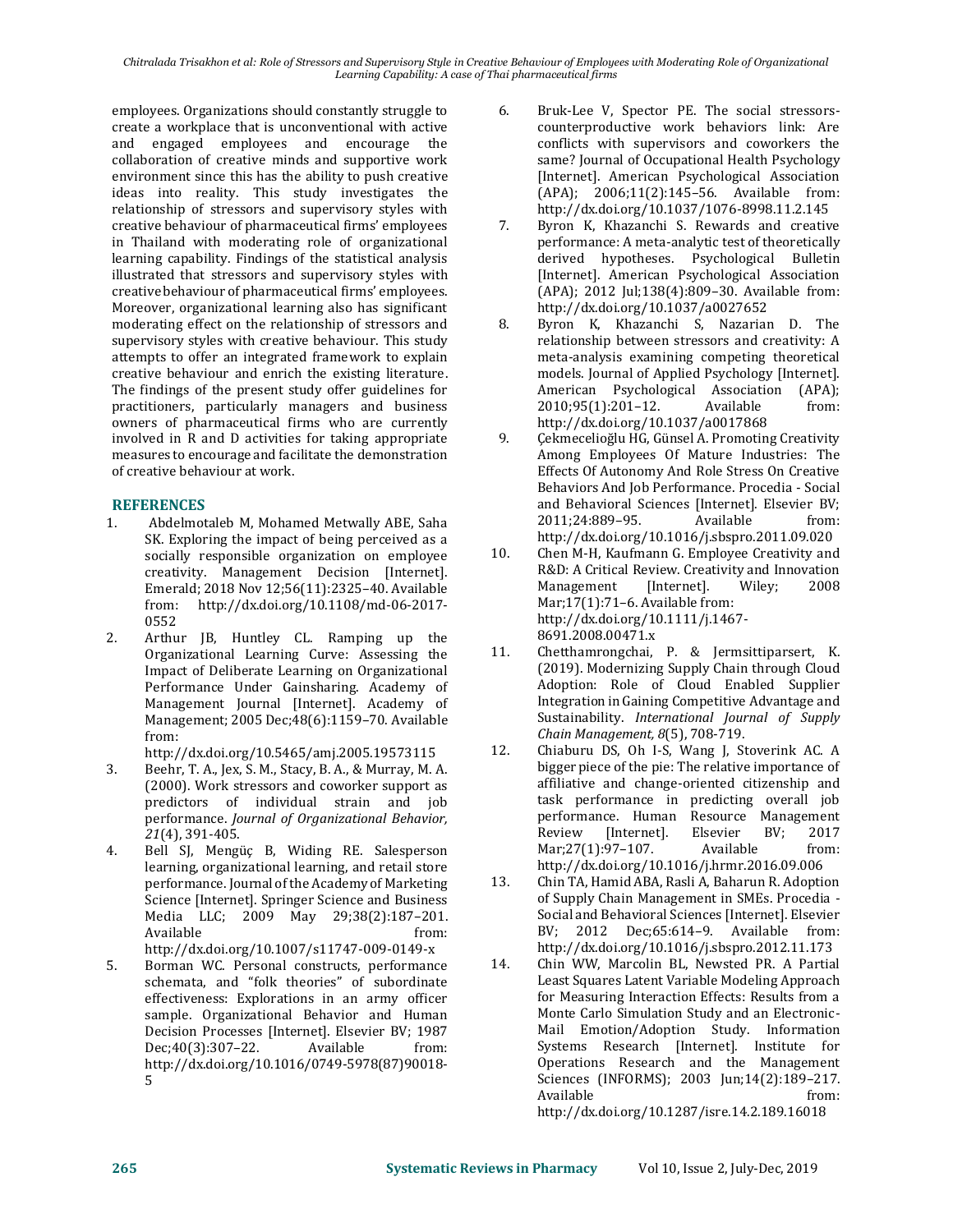*Chitralada Trisakhon et al: Role of Stressors and Supervisory Style in Creative Behaviour of Employees with Moderating Role of Organizational Learning Capability: A case of Thai pharmaceutical firms*

- 15. Chong E, Ma X. The Influence of Individual Factors, Supervision and Work Environment on Creative Self-Efficacy. Creativity and Innovation Management [Internet]. Wiley; 2010 May 25;19(3):233–47. Available from: http://dx.doi.org/10.1111/j.1467- 8691.2010.00557.x
- 16. De Jong, J. P., & Den Hartog, D. N. (2007). How leaders influence employees' innovative behaviour. *European Journal of innovation management, 10*(1), 41-64.
- 17. Dizgah, M. R., Chegini, M. G., & Bisokhan, R. (2012). Relationship between job satisfaction and employee job performance in Guilan public sector. *Journal of Basic and Applied Scientific Research, 2*(2), 1735-1741.
- 18. Dormann C, Zapf D. Social stressors at work, irritation, and depressive symptoms: Accounting for unmeasured third variables in a multi-wave study. Journal of Occupational and Organizational Psychology [Internet]. Wiley; 2002 Mar;75(1):33– 58. Available from: http://dx.doi.org/10.1348/096317902167630
- 19. Eatough EM, Way JD, Chang C-H. Understanding the link between psychosocial work stressors and work-related musculoskeletal complaints. Applied Ergonomics [Internet]. Elsevier BV; 2012 May;43(3):554–63. Available from: http://dx.doi.org/10.1016/j.apergo.2011.08.009
- 20. Eisenberger R, Huntington R, Hutchison S, Sowa D. Perceived organizational support. Journal of Applied Psychology [Internet]. American Psychological Association (APA); 1986 Aug;71(3):500-7. Available from: http://dx.doi.org/10.1037/0021-9010.71.3.500
- 21. El-Kot, G., & Leat, M. (2008). Employees' perceptions of supervisory facets: An investigation within an Egyptian context. *International Journal of Islamic and Middle Eastern Finance and Management, 1*(2), 149-165.
- 22. Ford CM, Gioia DA. Guidelines for Creative Action Taking in Organizations. Creative Action in Organizations: Ivory Tower Visions & Real World Voices Creative action in organizations: Ivory tower visions & real world voices [Internet]. SAGE Publications, Inc.; 355–66. Available from: http://dx.doi.org/10.4135/9781452243535.n51.
- 23. George JM, Zhou J. Dual Tuning in a Supportive Context: Joint Contributions of Positive Mood, Negative Mood, and Supervisory Behaviors to Employee Creativity. Academy of Management Journal [Internet]. Academy of Management; 2007 Jun;50(3):605–22. Available from: http://dx.doi.org/10.5465/amj.2007.25525934
- 24. Hair JF, Sarstedt M, Ringle CM, Mena JA. An assessment of the use of partial least squares structural equation modeling in marketing research. Journal of the Academy of Marketing Science [Internet]. Springer Science and Business Media LLC; 2011 Jun 7;40(3):414–33. Available from: http://dx.doi.org/10.1007/s11747-011- 0261-6
- 25. Hair Jr, J. (2006). Black, WC, Babin, BJ Anderson, RE & Tatham, RL (2006). *Multivariate data analysis, 6*.
- 26. Halbesleben JRB, Novicevic MM, Harvey MG, Buckley MR. Awareness of temporal complexity in leadership of creativity and innovation: A competency-based model. The Leadership Quarterly [Internet]. Elsevier BV; 2003 Aug;14(4- 5):433–54. Available from: http://dx.doi.org/10.1016/s1048- 9843(03)00046-8
- 27. Haseeb M, Hussain HI, Kot S, Androniceanu A, Jermsittiparsert K. Role of Social and Technological Challenges in Achieving a Sustainable Competitive Advantage and Sustainable Business Performance. Sustainability [Internet]. MDPI AG; 2019 Jul 11;11(14):3811. Available from: http://dx.doi.org/10.3390/su11143811
- 28. Hashim, A. (2013). A conceptual framework for antecedents and consequence of organizational learning capability. *International Foundation for Research and Development (IFRD)*, 80.
- 29. Henseler J, Chin WW. A Comparison of Approaches for the Analysis of Interaction Effects Between Latent Variables Using Partial Least Squares Path Modeling. Structural Equation Modeling: A Multidisciplinary Journal [Internet]. Informa UK Limited; 2010 Jan 8;17(1):82–109. Available from: http://dx.doi.org/10.1080/10705510903439003
- 30. Herrmann D, Felfe J. Effects of Leadership Style, Creativity Technique and Personal Initiative on Employee Creativity. British Journal of Management [Internet]. Wiley; 2012 Oct 29;25(2):209–27. Available from: http://dx.doi.org/10.1111/j.1467- 8551.2012.00849.x
- 31. Ho L. What affects organizational performance? Industrial Management & Data Systems [Internet]. Emerald; 2008 Oct 31;108(9):1234–54. Available from:

http://dx.doi.org/10.1108/02635570810914919.

- 32. Hon AHY. Shaping Environments Conductive to Creativity. Cornell Hospitality Quarterly [Internet]. SAGE Publications; 2011 Nov 29;53(1):53–64. Available from: http://dx.doi.org/10.1177/1938965511424725
- 33. Hung RYY, Lien BY-H, Yang B, Wu C-M, Kuo Y-M. Impact of TQM and organizational learning on innovation performance in the high-tech industry. International Business Review [Internet]. Elsevier BV; 2011 Apr;20(2):213–25. Available from: http://dx.doi.org/10.1016/j.ibusrev.2010.07.001
- 34. Jaiswal NK, Dhar RL. The influence of servant leadership, trust in leader and thriving on employee creativity. Leadership & Organization Development Journal [Internet]. Emerald; 2017 Mar 6;38(1):2–21. Available from: http://dx.doi.org/10.1108/lodj-02-2015-0017
- 35. Jang, H. S. (2018). A Study on the Effects of Cultural and Artistic Activities on Job Commitment, Creative Behavior, and Job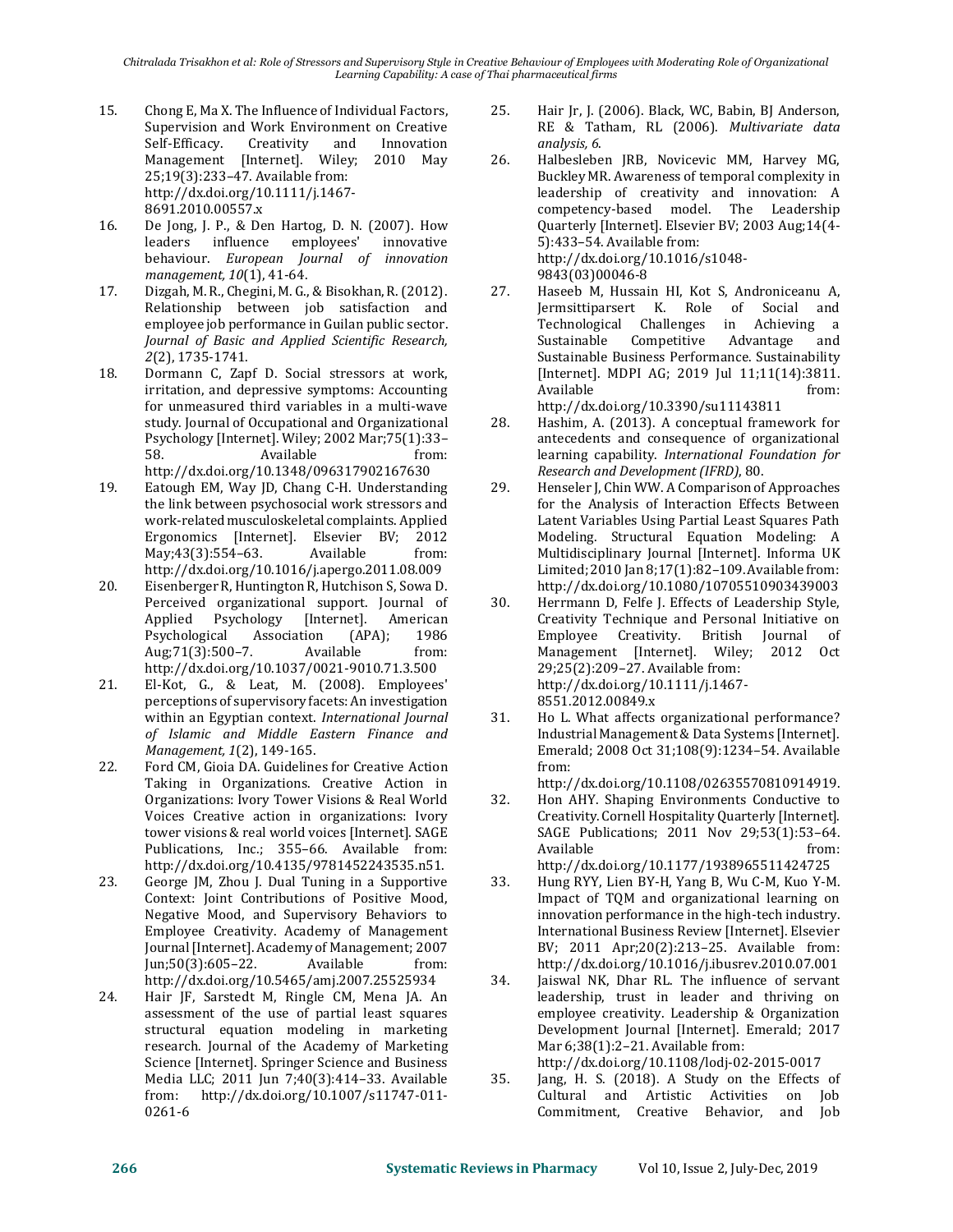Performance. *The journal of the convergence on culture technology, 4*(3), 51-62.

- 36. Jaussi KS, Dionne SD. Leading for creativity: The role of unconventional leader behavior. The Leadership Quarterly [Internet]. Elsevier BV; 2003 Aug;14(4-5):475–98. Available from: http://dx.doi.org/10.1016/s1048- 9843(03)00048-1
- 37. Jeong S, McLean GN, McLean LD, Yoo S, Bartlett K. The moderating role of non-controlling supervision and organizational learning culture on employee creativity. European Journal of Training and Development [Internet]. Emerald; 2017 Aug 7;41(7):647–66. Available from: http://dx.doi.org/10.1108/ejtd-03-2017-0025
- 38. Jyoti J, Dev M. The impact of transformational leadership on employee creativity: the role of learning orientation. Journal of Asia Business Studies [Internet]. Emerald; 2015 Jan 5;9(1):78– 98. Available from: http://dx.doi.org/10.1108/jabs-03-2014-0022
- 39. Kim, J.-G., & Lee, S.-Y. (2011). Effects of transformational and transactional leadership on employees' creative behaviour: mediating effects of work motivation and job satisfaction. *Asian Journal of Technology Innovation, 19*(2), 233-247.
- 40. Lepine JA, Podsakoff NP, Lepine MA. A Meta-Analytic Test of the Challenge Stressor–Hindrance Stressor Framework: An Explanation for Inconsistent Relationships Among Stressors and Performance. Academy of Management Journal [Internet]. Academy of Management; 2005 Oct;48(5):764–75. Available from: http://dx.doi.org/10.5465/amj.2005.18803921
- 41. Li N, Chiaburu DS, Kirkman BL. Cross-Level Influences of Empowering Leadership on Citizenship Behavior. Journal of Management [Internet]. SAGE Publications; 2016 Jul 9;43(4):1076–102. Available from:
	- http://dx.doi.org/10.1177/0149206314546193
- 42. Mahmood M, Uddin MA, Fan L. The influence of transformational leadership on employees' creative process engagement. Management Decision [Internet]. Emerald; 2019 Mar 11;57(3):741–64. Available from: http://dx.doi.org/10.1108/md-07-2017-0707
- 43. Matthews RA, Bulger CA, Barnes-Farrell JL. Work social supports, role stressors, and work–family conflict: The moderating effect of age. Journal of Vocational Behavior [Internet]. Elsevier BV; 2010 Feb;76(1):78-90. Available from: http://dx.doi.org/10.1016/j.jvb.2009.06.011
- 44. Mechinda, P., & Patterson, P. G. (2011). The impact of service climate and service provider personality on employees' customer-oriented behavior in a high-contact setting. *Journal of Services Marketing, 25*(2), 101-113.
- 45. Meurs JA, Gallagher VC, Perrewé PL. The role of political skill in the stressor–outcome relationship: Differential predictions for self- and other-reports of political skill. Journal of Vocational Behavior [Internet]. Elsevier BV; 2010

Jun;76(3):520–33. Available from: http://dx.doi.org/10.1016/j.jvb.2010.01.005

- 46. Michel JS, Mitchelson JK, Pichler S, Cullen KL. Clarifying relationships among work and family social support, stressors, and work–family conflict. Journal of Vocational Behavior [Internet]. Elsevier BV; 2010 Feb;76(1):91–104. Available from: http://dx.doi.org/10.1016/j.jvb.2009.05.007
- 47. Mittal S, Dhar RL. Transformational leadership and employee creativity. Management Decision [Internet]. Emerald; 2015 Jun 15;53(5):894–910. Available from:
- http://dx.doi.org/10.1108/md-07-2014-0464 48. Moss SA, Ritossa DA. The Impact of Goal Orientation on the Association between Leadership Style and Follower Performance, Creativity and Work Attitudes. Leadership [Internet]. SAGE Publications; 2007 Nov;3(4):433– 56. Available from:

http://dx.doi.org/10.1177/1742715007082966

- 49. Muhtadi, A., Hilmi, I. L., Supriyatna, A. P., Widianto, S., & Abdulah, R. (2013). Hospital Pharmacist's Employee Enggagement Fully Mediate the Organization Culture to Their Innovative Behavior and Individual Performance. *environment, 16*, 17.
- 50. Na-Nan, K., Panich, T., Thipnete, A., & Kulsingh, R. (2016). Influence of job characteristics, organizational climate, job satisfaction and employee engagement that affect the organizational citizenship behavior of teachers in Thailand. *The Social Sciences, 11*(18), 4523-4533.
- 51. Navaresse, D. O. (2008). *The effects of organizational culture, rewards, and individual creativity on the creative performance of technical workgroups.* Oklahoma State University.
- 52. Perrewe PL, Zellars KL, Ferris GR, Rossi AM, Kacmar CJ, Ralston DA. NEUTRALIZING JOB STRESSORS: POLITICAL SKILL AS AN ANTIDOTE TO THE DYSFUNCTIONAL CONSEQUENCES OF ROLE CONFLICT. Academy of Management Journal [Internet]. Academy of Management; 2004 Feb 1;47(1):141–52. Available from: http://dx.doi.org/10.2307/20159566
- 53. Politis, J. D. (2004). Transformational and transactional leadership predictors of the 'stimulant'determinants to creativity in organisational work environments. *Electronic Journal of Knowledge Management, 2*(2), 23-34.
- 54. Politis JD. Dispersed leadership predictor of the work environment for creativity and productivity. European Journal of Innovation Management [Internet]. Emerald; 2005 Jun;8(2):182–204. Available from: http://dx.doi.org/10.1108/14601060510594693
- 55. Pratoom K, Savatsomboon G. Explaining factors affecting individual innovation: The case of producer group members in Thailand. Asia Pacific Journal of Management [Internet]. Springer Science and Business Media LLC; 2010 Dec 31;29(4):1063–87. Available from: http://dx.doi.org/10.1007/s10490-010-9246-0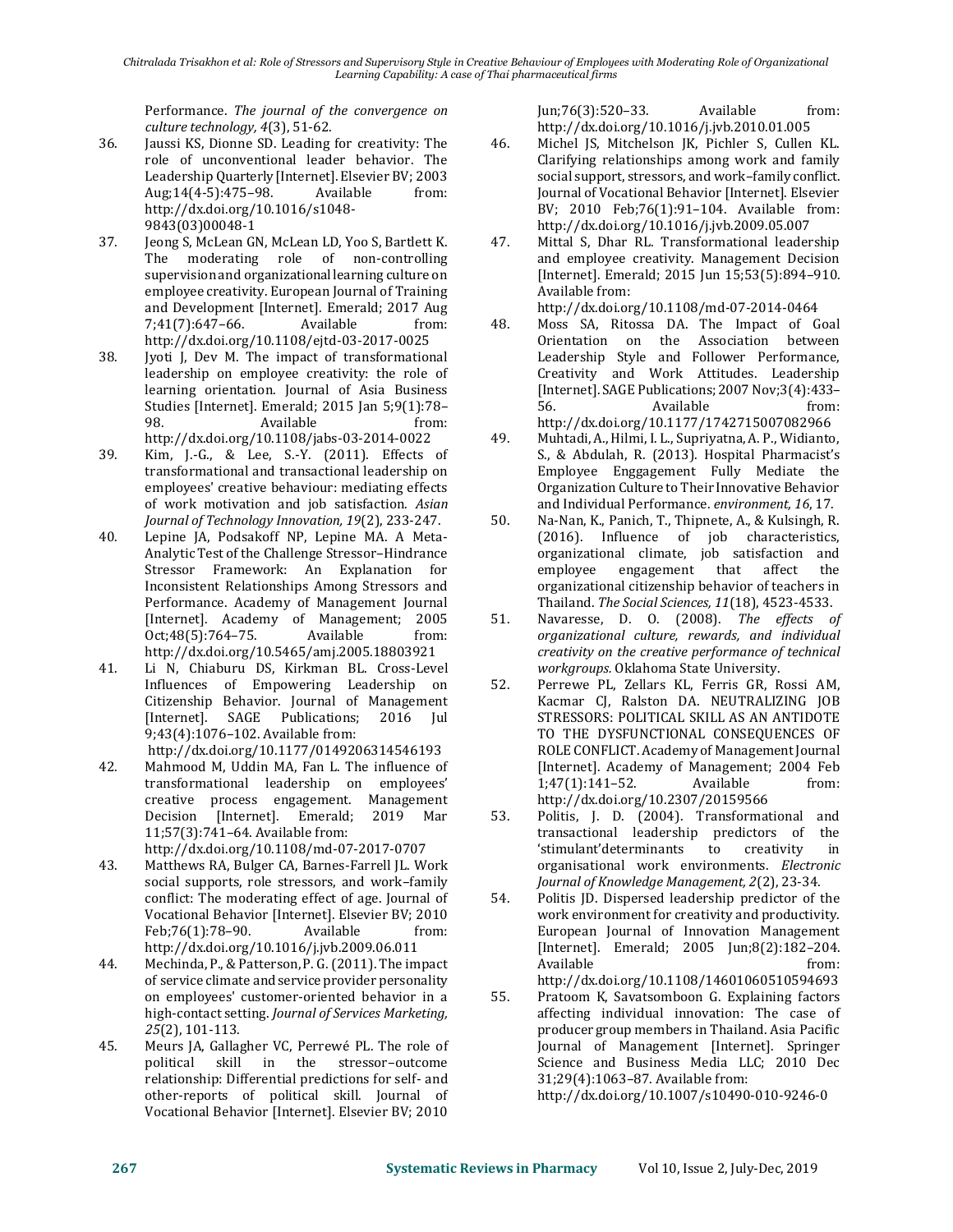- 56. Rapp AA, Bachrach DG, Rapp TL. The influence of time management skill on the curvilinear relationship between organizational citizenship behavior and task performance. Journal of Applied Psychology [Internet]. American Psychological Association (APA); 2013;98(4):668–77. Available from: http://dx.doi.org/10.1037/a0031733
- 57. Reeve, J., Deci, E. L., & Ryan, R. M. (2004). Selfdetermination theory: A dialectical framework for understanding socio-cultural influences on student motivation. *Big theories revisited, 4*, 31-60.
- 58. Rose, R. C., Kumar, N., & Pak, O. G. (2009). The effect of organizational learning on organizational commitment, job satisfaction and work performance. *Journal of Applied Business Research (JABR), 25*(6).
- 59. Ryan RM, Deci EL. Self-determination theory and the facilitation of intrinsic motivation, social development, and well-being. American Psychologist [Internet]. American Psychological Association (APA); 2000;55(1):68–78. Available from: http://dx.doi.org/10.1037/0003- 066x.55.1.68
- 60. Sekaran, U., & Bougie, R. (2003). Research Methods For Business, A Skill Building Approach, John Willey & Sons. *Inc. New York*.
- 61. Shalley CE. Effects of productivity goals, creativity goals, and personal discretion on individual creativity. Journal of Applied Psychology [Internet]. American Psychological Association (APA); 1991;76(2):179–85. Available from: http://dx.doi.org/10.1037/0021-9010.76.2.179
- 62. Shin H-S, Jung K-N, Jo YN, Park M-S, Kim H, Lee J-W. Tin phosphide-based anodes for sodium-ion batteries: synthesis via solvothermal transformation of Sn metal and phase-dependent Na storage performance. Scientific Reports [Internet]. Springer Science and Business Media LLC; 2016 May;6(1). Available from: http://dx.doi.org/10.1038/srep26195
- 63. Škerlavaj M, Štemberger MI, Škrinjar R, Dimovski V. Organizational learning culture—the missing link between business process change and organizational performance. International Journal of Production Economics [Internet]. Elsevier BV; 2007 Apr;106(2):346–67. Available from: http://dx.doi.org/10.1016/j.ijpe.2006.07.009
- 64. Sony M, Naik S. Six Sigma, organizational learning and innovation. International Journal of Quality & Reliability Management [Internet]. Emerald; 2012 Aug 31;29(8):915–36. Available from: http://dx.doi.org/10.1108/02656711211258535
- 65. SOSIK JJ, KAHAI SS, AVOLIO BJ. Leadership Style, Anonymity, and Creativity in Group Decision Support Systems: The Mediating Role of Optimal Flow. The Journal of Creative Behavior [Internet]. Wiley; 1999 Dec;33(4):227–56. Available from: http://dx.doi.org/10.1002/j.2162- 6057.1999.tb01405.x
- 66. TIERNEY P, FARMER SM, GRAEN GB. AN EXAMINATION OF LEADERSHIP AND EMPLOYEE CREATIVITY: THE RELEVANCE OF TRAITS AND

RELATIONSHIPS. Personnel Psychology [Internet]. Wiley; 1999 Sep;52(3):591–620. Available from: http://dx.doi.org/10.1111/j.1744- 6570.1999.tb00173.x

- 67. To ML, Fisher CD, Ashkanasy NM. Unleashing angst: Negative mood, learning goal orientation, psychological empowerment and creative behaviour. Human Relations [Internet]. SAGE Publications; 2015 May 5;68(10):1601–22. Available from: http://dx.doi.org/10.1177/0018726714562235.
- 68. Urban B. Social capital configurations for necessity-driven versus opportunity-driven entrepreneurs. South African Journal of Economic and Management Sciences [Internet]. AOSIS; 2011 Dec 6;14(4):407–21. Available from: http://dx.doi.org/10.4102/sajems.v14i4.69 Feedback: support@crossref.org
- 69. Wallace JC, Edwards BD, Arnold T, Frazier ML, Finch DM. Work stressors, role-based performance, and the moderating influence of organizational support. Journal of Applied Psychology [Internet]. American Psychological Association (APA); 2009;94(1):254–62. Available from: http://dx.doi.org/10.1037/a0013090
- 70. Wang Y, Ellinger AD. Organizational learning. Nielsen P, editor. International Journal of Manpower [Internet]. Emerald; 2011 Aug 16;32(5/6):512–36. Available from: http://dx.doi.org/10.1108/01437721111158189
- 71. Webster JR, Beehr TA, Christiansen ND. Toward a better understanding of the effects of hindrance and challenge stressors on work behavior. Journal of Vocational Behavior [Internet]. Elsevier BV; 2010 Feb;76(1):68–77. Available from: http://dx.doi.org/10.1016/j.jvb.2009.06.012
- 72. Weldy TG, Gillis WE. The learning organization: variations at different organizational levels. The Learning Organization [Internet]. Emerald; 2010 Jul 20;17(5):455–70. Available from: http://dx.doi.org/10.1108/09696471011059831
- 73. Wincent J, ÖRtqvist D. Examining Positive Performance Implications of Role Stressors by the Indirect Influence of Positive Affect: A Study of New Business Managers. Journal of Applied Social Psychology [Internet]. Wiley; 2011 Mar;41(3):699-727. Available from: http://dx.doi.org/10.1111/j.1559- 1816.2011.00733.x
- 74. Woodman RW, Sawyer JE, Griffin RW. Toward a Theory of Organizational Creativity. Academy of Management Review [Internet]. Academy of Management; 1993 Apr;18(2):293–321. Available from:

http://dx.doi.org/10.5465/amr.1993.3997517

75. Yamazakia Y, Petchdee S. Turnover Intention, Organizational Commitment, and Specific Job Satisfaction among Production Employees in Thailand. Journal of Business and Management [Internet]. Science and Education Centre of North America; 2015 Dec 17;4(4):22–38. Available from: